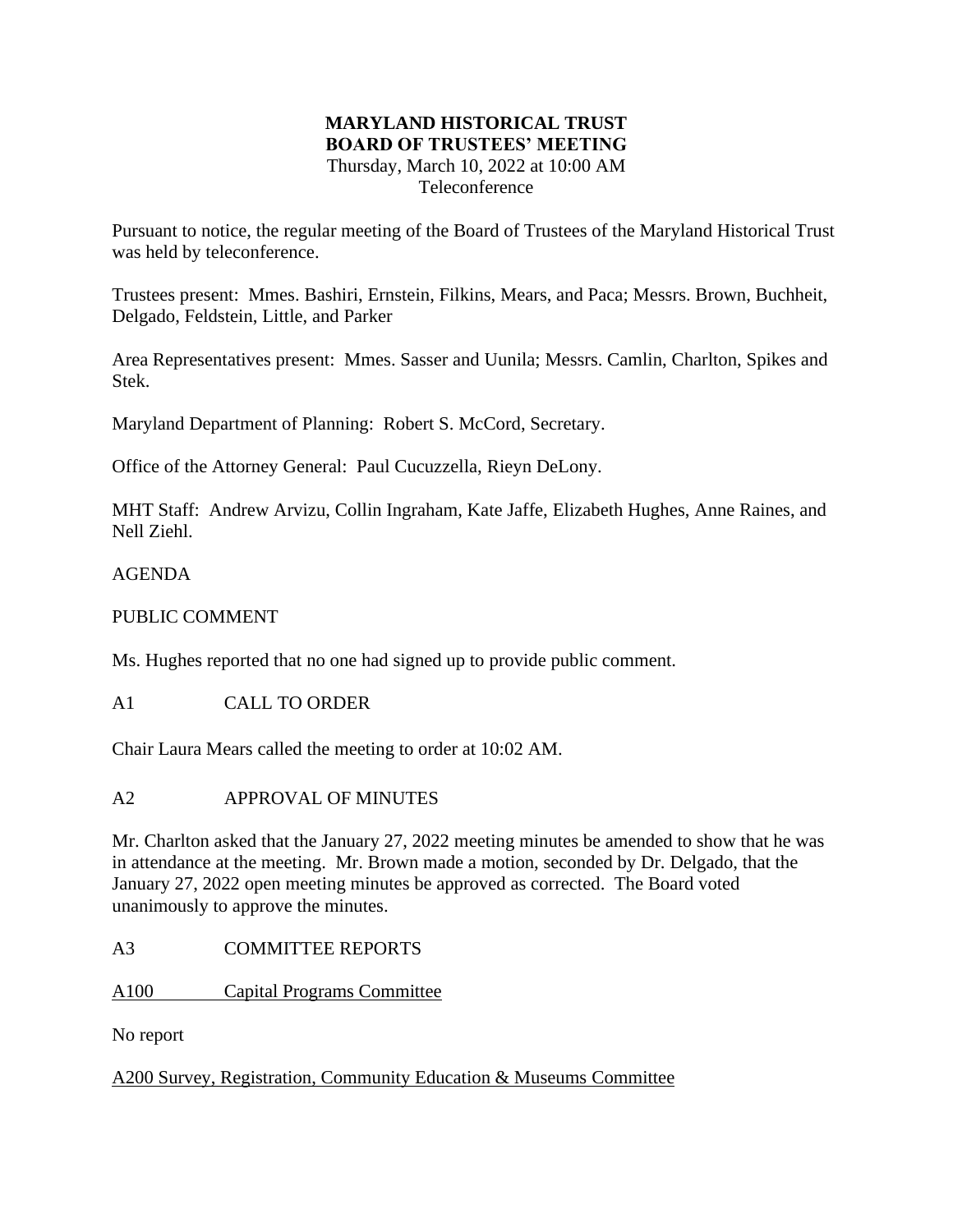#### A201R Historic Preservation Awards 2022

Nell Ziehl reported that the Board's Survey, Registration, Community Education, and Museums Committee met virtually on February 25, 2022 to review 25 nominations received for the 2022 Maryland Preservation Awards. Four members participated; one member provided written comments prior to the meeting. Based on the strength of the nominations and the category criteria, the Committee selected ten nominations for recommendation to the Board. Please note that the Committee recommended changing the categories for two nominations – the Prince George's County Black History Program and Claggett's Mill Bridge - based on the award criteria.

Ms. Ziehl then presented a powerpoint presentation which illustrated the individuals and projects recommended for award.

The following motion was made by Mr. Feldstein, seconded by Mr. Little, and approved unanimously.

**RESOLVED**, that the Maryland Historical Trust Board of Trustees approves the 2022 Maryland Preservation Awards recommendations of its Survey, Registration, Community Education, and Museums Committee. The recommendations are as follows:

## **CALVERT PRIZE**

-Theodore "Ted" H. Mack (Anne Arundel County)

## **LEADERSHIP AND SERVICE**

*Outstanding Individual Leadership at the Local Level* -Susan Hanson (Frederick County)

*Outstanding Organizational Leadership at the Local Level* -Prince George's County Black History Program (Prince George's County)

## **EDUCATION and COMMUNITY ENGAGEMENT**

*Excellence in Public Programming* -Annapolis Maritime Museum & Park for "Our Changing Waterfront" (Anne Arundel County)

*Excellence in Media & Publications* -Cathy Thompson and Nicole Diehlmann for *In the Midst of these Plains: Charles County Buildings and Landscapes* (Charles County)

## **STEWARDSHIP**

*Outstanding Stewardship of Archaeological Resources* -Joe and Cheryl Smith for Barwick's Ordinary (Caroline County)

*Outstanding Stewardship by a Government Agency*

- Washington County, with Gruber-Latimer Restoration and Building System, a Division of Lantz Construction, for Claggett's Mill Bridges (Washington County)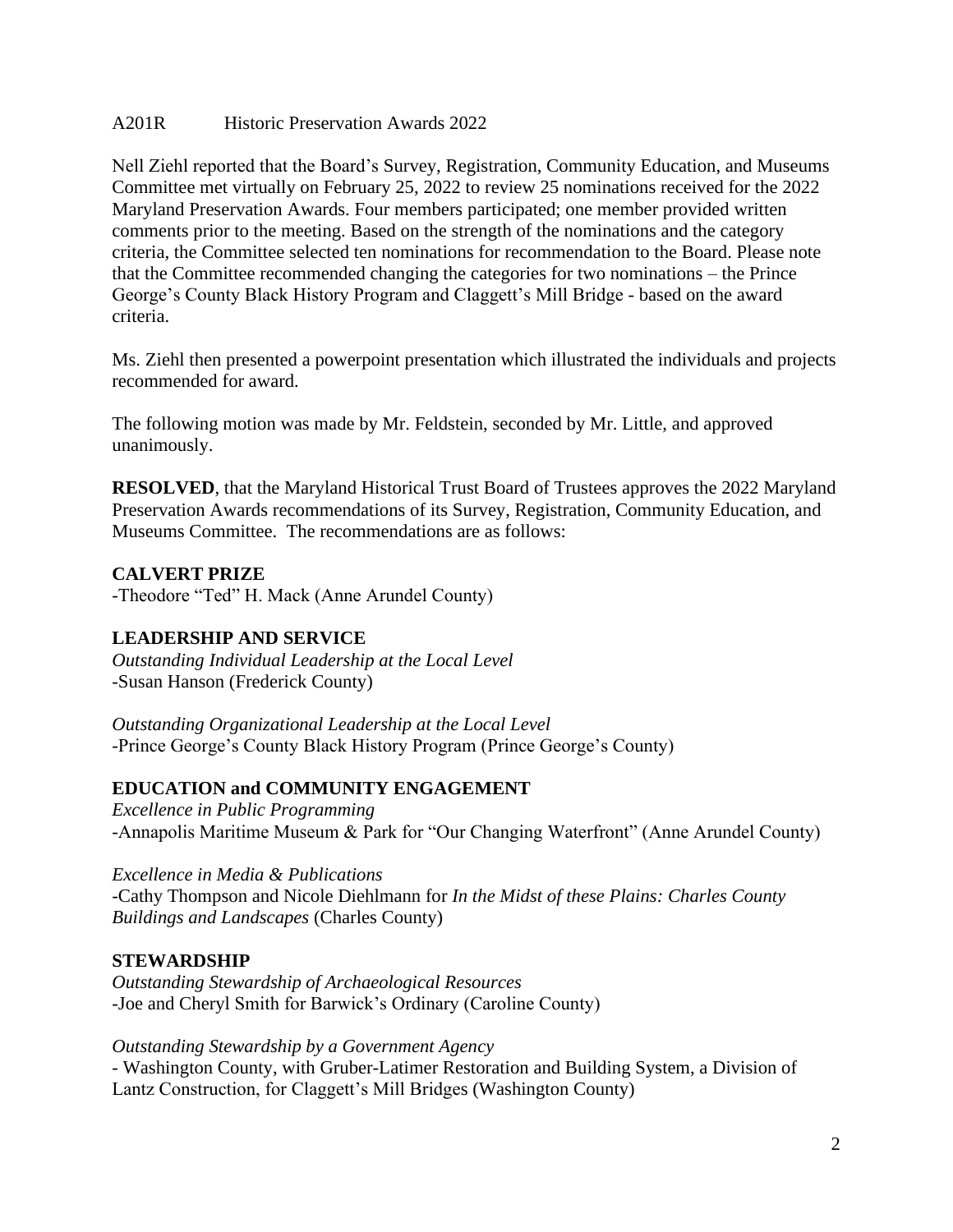## **PROJECT EXCELLENCE**

*Excellence in Commercial/institutional Rehabilitation* -CASA Baltimore Neighborhood Center – Belnord Theatre (Baltimore City)

*Community Impact* -Ministry of Brewing (Baltimore City)

*Preservation Partnerships* - Catoctin Furnace (Frederick County)

A202R Heritage Preservation Fund – FY22 Expenditures

Ms. Raines reported that beginning in the fall of 2018, the MAC Lab has received MHT Board funding to hire an intern to help with its annual Public Archaeology on-site programming. Because the 2022 Public Archaeology program is scheduled for May and early June; this funding request is being made off-cycle since the timing of the regular FY2023 MHT Board funding requests would not allow enough time to hire an intern for this summer's program. Having an intern allows for more public participants in the program, as the intern helps with the supervision of untrained volunteers and runs supplementary education activities during Public Archaeology. After the fieldwork portion of the program has been completed, the intern will work in the lab processing the artifacts that were recovered during the Public Archaeology program.

Ms. Raines noted that MHT Board funds that remain available for expenditure in FY22 total \$50,247.28.

Mr. Parker inquired about where MHT advertises internships and encouraged staff to ensure that internships are advertised widely in order to reach a diverse applicant pool. Dr. Ernstein recommended posting internship advertisements on PreserveNet. Ms. Sasser recommended posting internship notices on social media sites such as the Historic Preservation Professionals and Preservation Professionals of Color Facebook groups.

The following motion was made by Dr. Delgado, seconded by Ms. Uunila, and approved unanimously.

**RESOLVED,**by the Board of Trustees of the Maryland Historical Trust, to approve an expenditure of up to \$6,000 from the MHT Heritage Preservation Fund in fiscal year 2022 to support a MAC Lab public archaeology intern.  

A300 Management & Planning Committee

A301R Investment Committee Report

Mr. Parker, Chair of the Investment Committee and Treasurer of the MHT Board, reported that the Investment Committee met on March 3rd with Brown Advisory and discussed the impact of the crisis in Ukraine on the MHT Board investment portfolio. Brown Advisory has indicated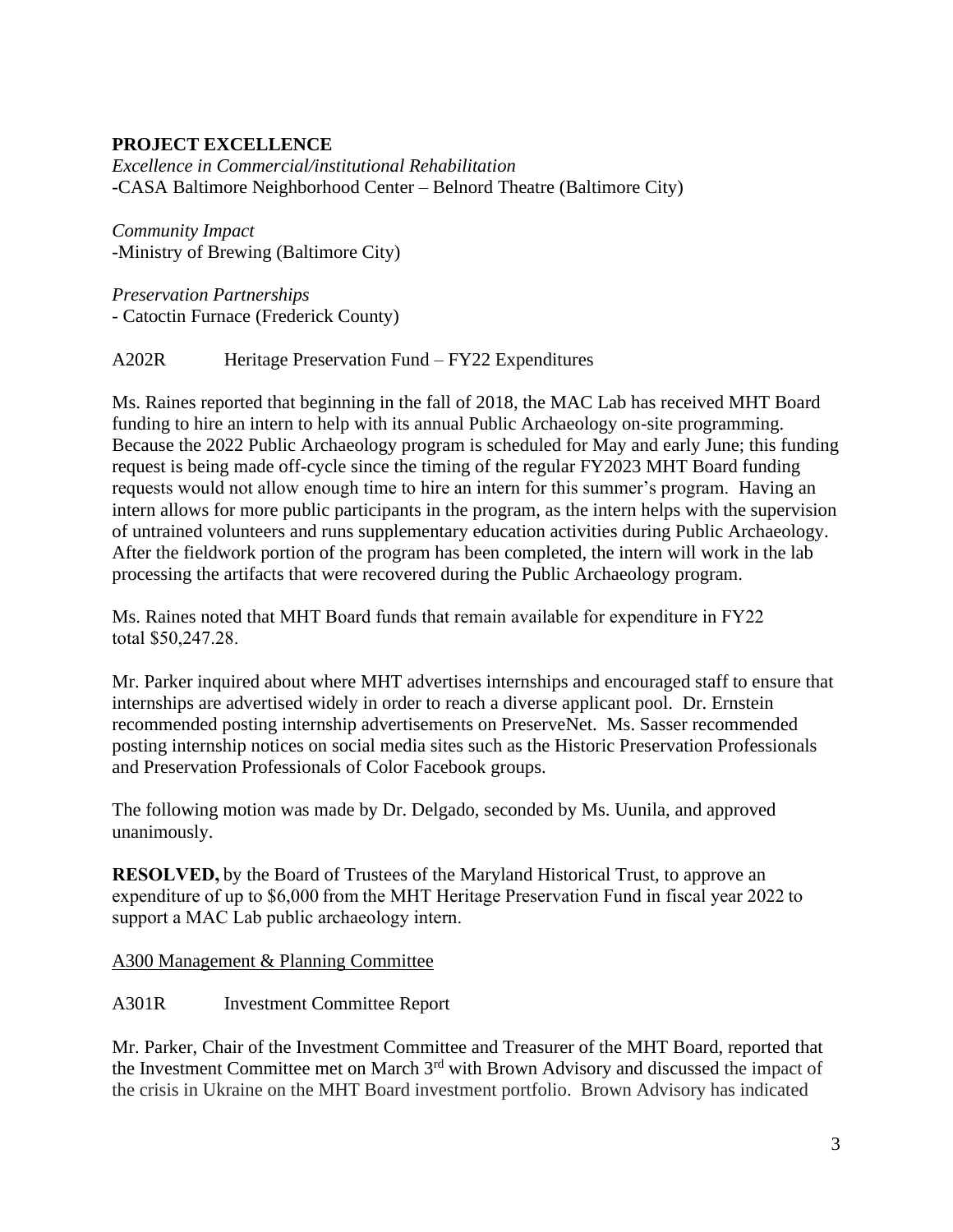that the proposed sanctions will have a de minimis effect on MHT's holdings. Inflation is a greater concern at this time. Given all of this uncertainty, Brown Advisory is not taking any significant action but ensuring that the MHT Board portfolio remains balanced.

Mr. Parker reported that over the past several months, the MHT Board Investment Committee has been discussing whether to direct Brown Advisory to consider ESG (environmental, social, and governmental) factors with other standard financial analysis factors when determining how to invest the Heritage Preservation Fund. The Committee has determined that it is in the best interest of the Board to adopt the following "Responsible Investing Policy" which will be used to provide direction to Brown Advisory in the application of ESG factors, as well as other standard financial analyses, when investing the Heritage Preservation Fund.

Mr. Feldstein inquired as to what type of investment might be in conflict with MHT's environmental and social values? Mr. Parker clarified that the goal is not solely to screen companies that may have a negative impact, but also to identify those investment opportunities that have the potential to have a positive impact on the environment. Mr. Charlton added that MHT does not have investments in specific companies but invests in mutual and index funds which include holdings in many different types of companies. Dr. Ernstein expressed her support for the approach and commended the Committee for seeking to align MHT's investment goals with its diversity, equity, and justice values.

The following motion was made by Ms. Uunila, seconded by Dr. Ernstein, and approved unanimously.

**RESOLVED**, that the Maryland Historical Trust Board of Trustees approves of the following *Responsible Investing Policy* for the purpose of guiding the Heritage Preservation Fund investment manager in the application of ESG factors, as well as other standard financial analyses, when investing the Heritage Preservation Fund.

1. Purpose

a. The purpose of this Policy is to set forth the Maryland Historical Trust's (MHT) commitment to responsible investment of the Maryland Heritage Preservation Fund (the Fund).

b. The primary fiduciary responsibility of the MHT Board of Trustees in managing the Fund is to maximize the risk-adjusted financial return on Fund assets.

c. This Policy will afford MHT and its external investment managers the flexibility to pursue Responsible Investing while still satisfying their fiduciary duties and the mission of MHT.

2. MHT Beliefs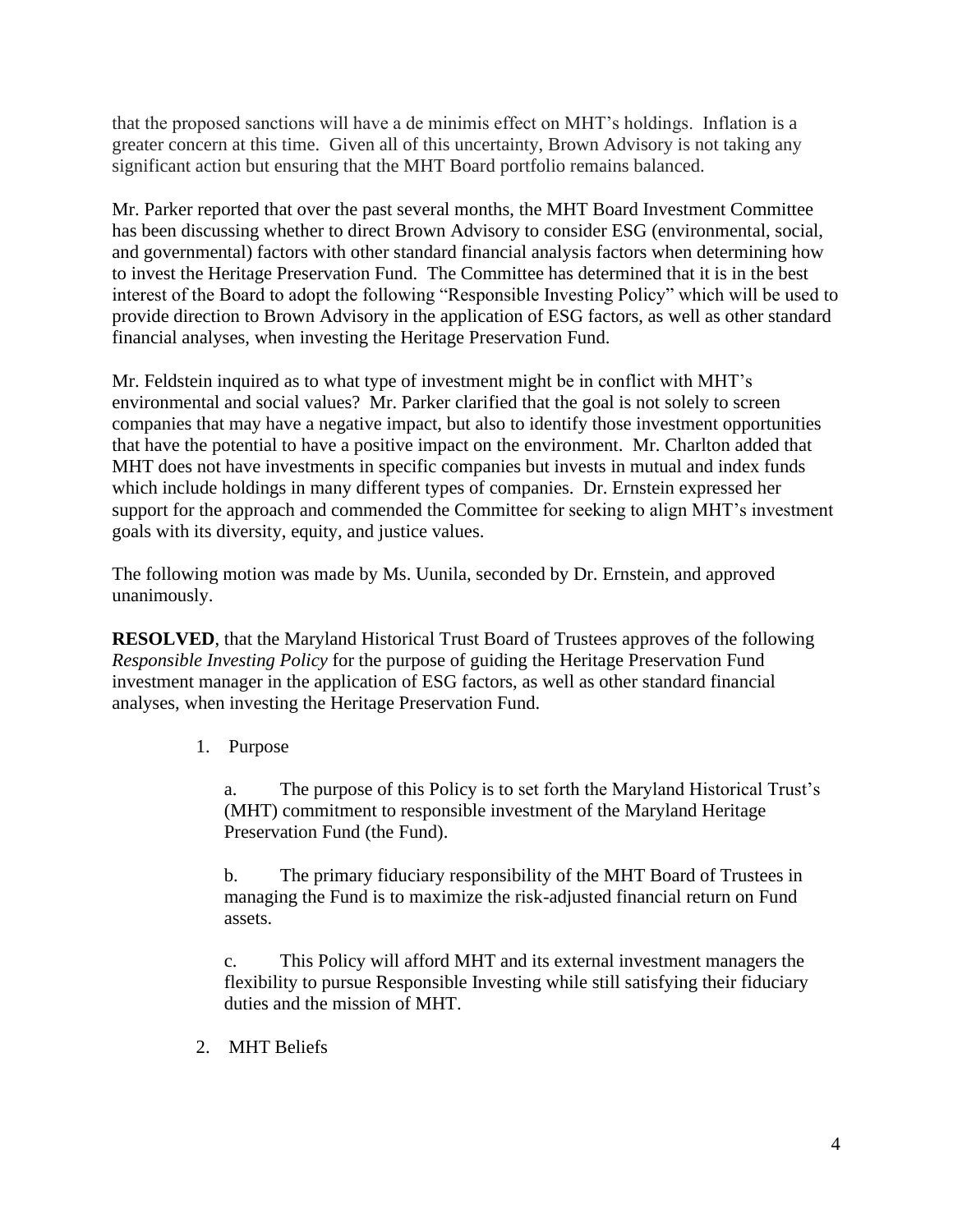a. The incorporation of environmental, social and governance factors ("ESG") in the investment process applicable to the Heritage Preservation Fund is prudent and aligned with the duties, vision and mission of MHT.

3. Responsibilities and Review

a. ESG factors with other standard financial analyses should be used when evaluating investment opportunities. The Trust encourages its Investment Manager to incorporate principles of responsible investing in their analytical processes. To the extent possible, the Trust's investment portfolio will seek to invest in companies that have environmental, social and governance practices that are in accord with its values where available and appropriate. The Investment Manager will take a thoughtful approach to understanding the investments that are held and working to best align them with the Trust's mission.

b. The Board of Trustees, through its Investment Committee, is responsible for monitoring the application of this Responsible Investment Policy.

c. At least every two years, the Board of Trustees will review this Responsible Investing Policy.

## A302 Equity Working Group Report

Mr. Parker, Chair of the Equity Working Group, reported that an email was sent out to MHT Board members and staff on March 7<sup>th</sup> which included a survey designed to collect information on individuals' perspectives on justice, equity and diversity at MHT. Please complete the survey! Completed surveys are due by March  $25<sup>th</sup>$ .

Dr. Delgado expressed his appreciation for this effort in the context of his work on the Clotilda, the last known slave ship to bring African captives to the United States, which is an underwater archaeological site in Mobile, Alabama. He stressed the importance of incorporating justice, equity and diversity in all aspects of the work that we do and described the power of archaeology to give voice to historical events that have been ignored in the past.

## A303 Budget & Legislation

Ms. Hughes reported that the Maryland Department of Planning operating and capital budget hearings took place in February and were uneventful. Since that time, the Governor has issued a Supplemental Budget which includes \$150,000 for the stripping and rewaxing of bronze military monuments that are in the Maryland Military Monument Commission's cyclical maintenance program. MHT staffs the Commission.

Ms. Hughes also reported on the introduction of HB1088 which would increase funding for the Historic African American Heritage Preservation Grant Program from \$1 million to \$5 million annually. Unfortunately, the bill includes no corresponding provision to increase staffing for the program.